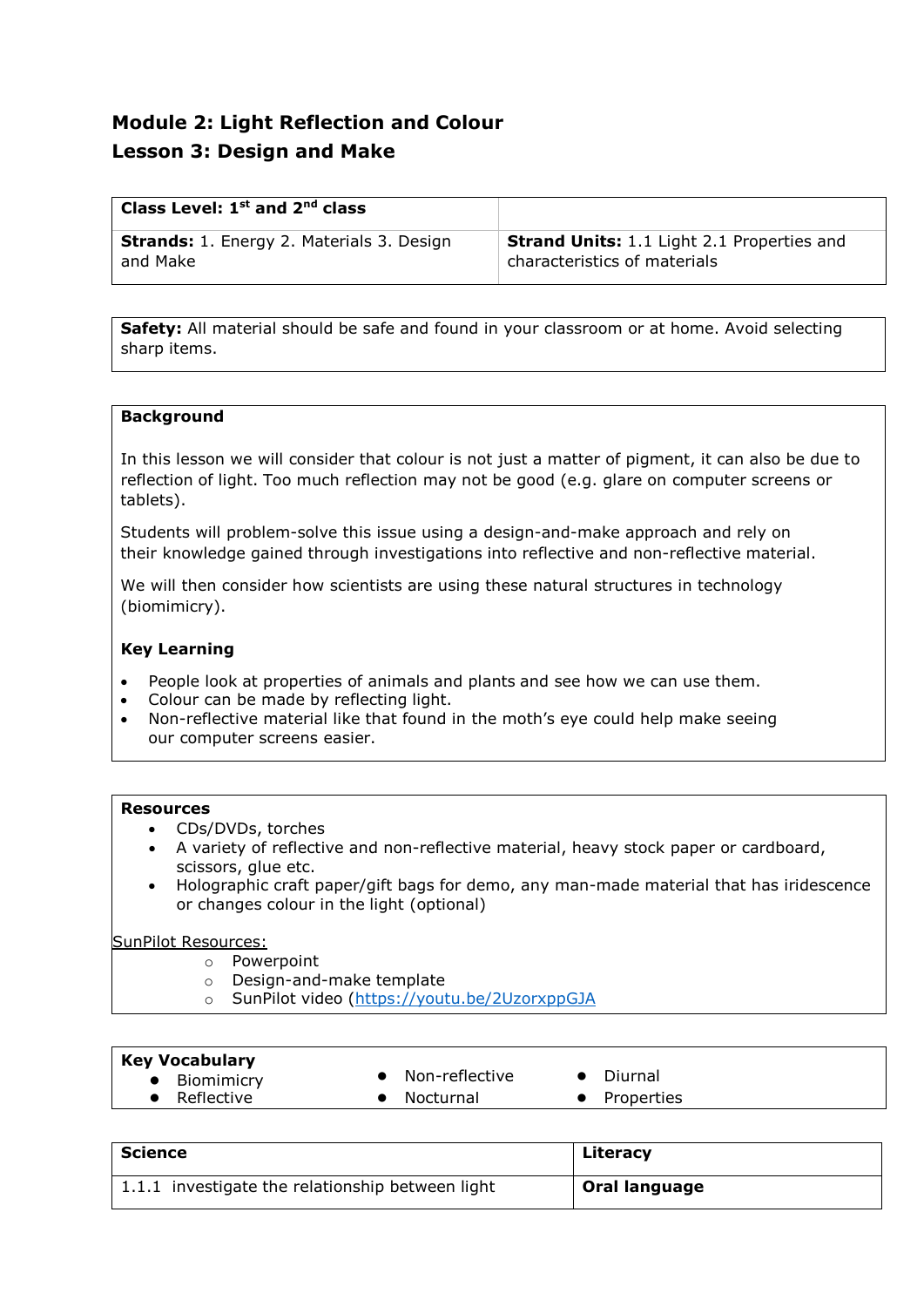| and materials                                                                                                           | - express personal opinions, ask and                                                                                                                                                                       |
|-------------------------------------------------------------------------------------------------------------------------|------------------------------------------------------------------------------------------------------------------------------------------------------------------------------------------------------------|
| 2.1.1 describe and compare materials, noting the                                                                        | ask and answer questions to get<br>information, develop understanding<br>and to clarify and extend thinking in<br>relation to light and colour<br>-use sophisticated oral vocabulary<br>(subject specific) |
| differences in colour, shape and texture                                                                                |                                                                                                                                                                                                            |
| 2.1.2 begin to distinguish between natural and                                                                          |                                                                                                                                                                                                            |
| manufactured materials                                                                                                  |                                                                                                                                                                                                            |
| 3. Design and Make design and make modelled<br>through thinking about a problem and seeing what<br>scientists are doing |                                                                                                                                                                                                            |

### **Lesson Outline**

### **Introduction:**

Last lesson we learned that animals that are awake at night are called **nocturnal**, Animals thatsleep at night are called **diurnal**. Remember that when light is bright enough, colour is visible.

We can play with light and reflect different colours. A lot of colour in nature is due to light reflecting off special surfaces that scatter the light.

All the colours seen in the slides come from light reflection **Slide 3 - 5**

Show the video illustrating change in colour based on the angle of light. **Slide 6**

Ask the children – to discuss their observations from the video.

- Can you think of anywhere you may have seen rainbows or colour changing in the light?
- Show them some items such as holographic wrapping paper or other items you might have found.
- Let's see if we can do that.



# *Activity 1.* Groups of 2 – 4.

Have the students shine a torch onto a CD and look at the colours within it. What colours do they see?

Ask if they can move the CD in such a way that only one colour is visible (make sure they holdthe torch still and move the CD). What colour can you see?

(they should be able to tilt the CD and see a predominant colour and they should be able tochange this as they change the angle).

# **Slide 2**

**Slide 7**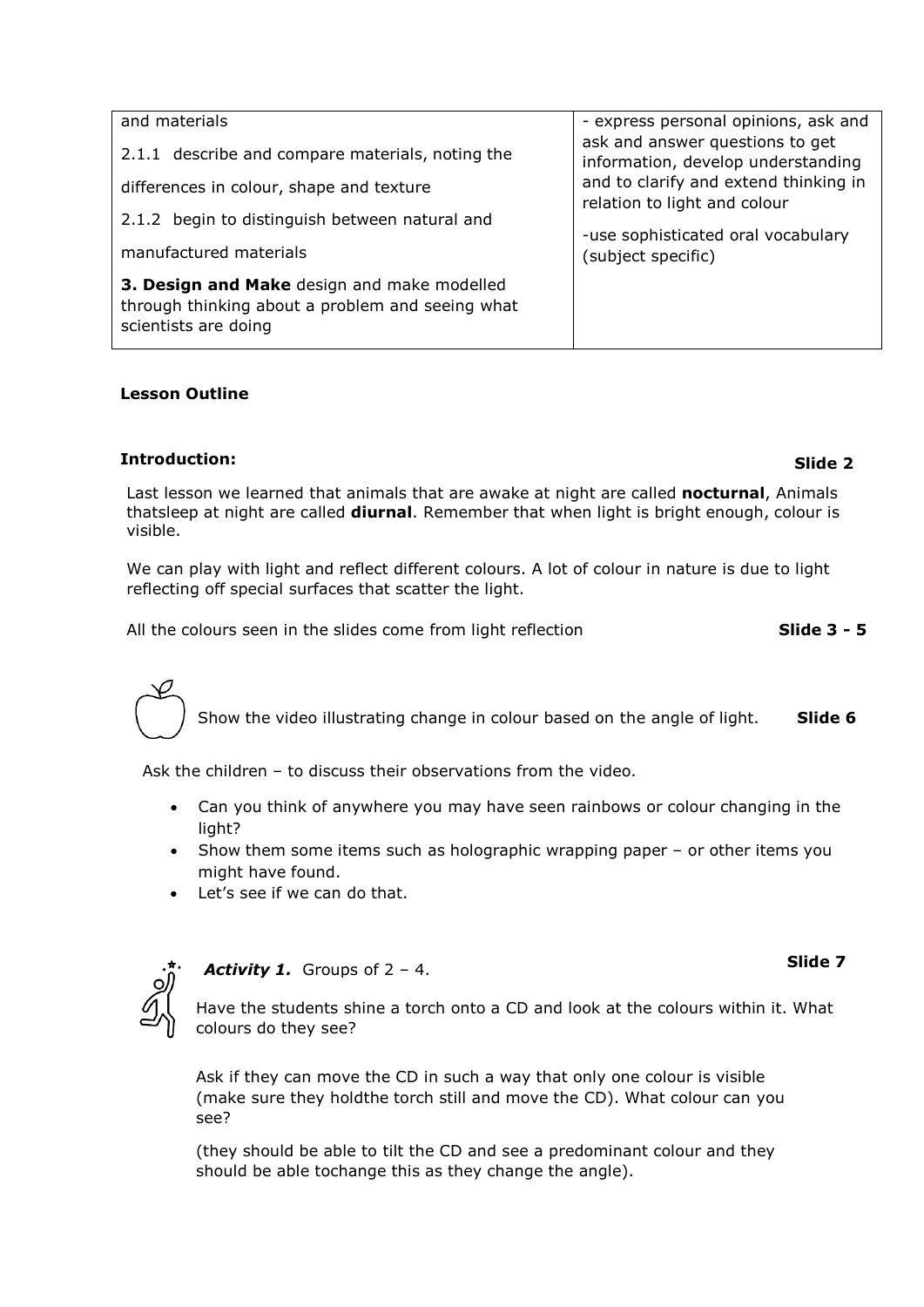## **Whole class discussion:** *Biomimicry* **Slide 8**



Scientists look at nature and see if there are any **properties** in nature they could use. Properties are words we use to describe something, like being reflective. Makingman-made things for us that copy nature is called **biomimicry**. Bi'o'mim'i'cry.

We use the idea of light reflection in many items like special wrapping paper or holograms on cards.

*Activity 2* Design and Make - groups of 2 **Slide 9 - 10**



Set up the situation: teacher holds up their mobile phone, tablet or laptop and demonstrates how light reflects off of it.

Ask students '*Have you ever had trouble seeing a picture on a laptop or tablet because it was too bright? What do you think is happening? What is stoppingyou from seeing what is on the screen?*

That is because, as well as the light from the screen, sunlight is also reflecting back in your eye. Sometimes things can be too reflective!

Challenge the students to make a sunscreen for a tablet or laptop so they can see the screen in bright light.

In teams of two:

- Plan the design, draw and label it. Record this in their copybooks. **Slide 11, 12**
- Once it is designed on paper have them make it. **Slide 13**
	- o Give the students time to make their design.
- Once it is made have the students test it to see if it would keep the cat dry.
- If they are not happy with the results, give the students a chance to change the planning of their design

*Activity 3 whole class.* thinking about *technology* and *biomimicry*

Ask the students to think about their inventions: **Slide 14** 

- Can you carry your invention around easily? Is this the best approach?
- Could there be another way to solve the problem?
- Have we learned about anything in nature that can absorb light or be antireflective?

Moths' eyes are non-reflective and scientists are trying to see if they can copy that to make non-reflective screens. **Slid**